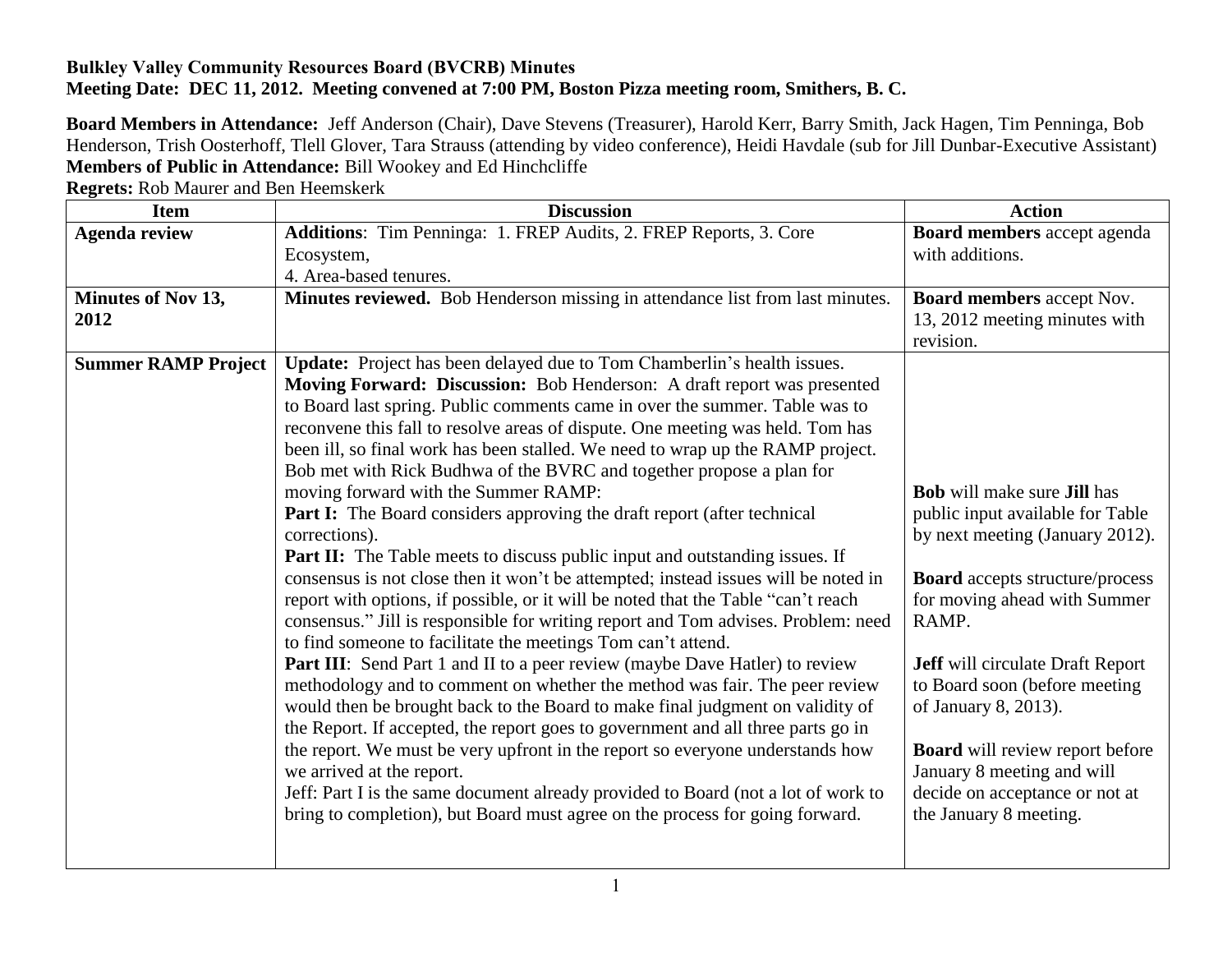| <b>Item</b>      | <b>Discussion</b>                                                                                                                                                                                                                                                                                                                                                                                                                                                                                                                                                                                                                                                                                                                                                                                | <b>Action</b>                                                                                                                                        |
|------------------|--------------------------------------------------------------------------------------------------------------------------------------------------------------------------------------------------------------------------------------------------------------------------------------------------------------------------------------------------------------------------------------------------------------------------------------------------------------------------------------------------------------------------------------------------------------------------------------------------------------------------------------------------------------------------------------------------------------------------------------------------------------------------------------------------|------------------------------------------------------------------------------------------------------------------------------------------------------|
| TSR3             | <b>What is it? Should Board comment?</b><br>Barry: TSR3 is the third Timber Supply Review for the Bulkley Valley. It is<br>delayed beyond the 10 year review date. Glen Buhr has advised that the public<br>package is out. It is quite technical. There is a base case, which shows slight<br>reductions (long term projections). It is worthwhile to comment on. Deadline is<br>early February. Board may have mixed opinions if cut is too high or low. Board<br>could strike a subcommittee to look at the document. Tim: Agrees on the<br>suggestion to strike a sub-committee, with recommendations presented to the full<br>Board. Subcommittee can comment on aspects where there has been a subjective<br>approach. Barry: Foresters do some analysis and assumptions. If we think they | <b>Barry</b> will call a meeting to<br>review the TSR3 in the New<br>Year and whoever can come will<br>attend (likely in second week of<br>January). |
|                  | have been too optimistic or too conservative we should comment. There will<br>likely be one meeting and the rest will be by e-mail. Board: Agrees it is a good<br>idea to comment.                                                                                                                                                                                                                                                                                                                                                                                                                                                                                                                                                                                                               |                                                                                                                                                      |
| <b>Additions</b> | <b>FREP Audit:</b> This is an annual program. Baseline info on a number of different<br>values is gained. Tim: It is a monitoring tool and provides info that is relevant to<br>this Board. Ministry of Forests should make a presentation to the Board on the<br>monitoring they have done in 2012. Bob: This info should be standard in going<br>to the Board. Board: Agrees that this is a good idea.<br><b>FREP Report 33:</b> Tim: Each page is a summary of different monitoring efforts.<br>Some is relevant to the Board. Board should be aware that this info is available<br>and accessible.                                                                                                                                                                                           | Jeff will follow up with Glen<br>Buhr before the January 8 Board<br>meeting.                                                                         |
|                  | Core Ecosystem Proposal: Tim: Should the Board should respond and be<br>proactive or wait? Jeff: Board should not comment on legalities; thought they<br>were waiting for more general comments. Barry: It is difficult for us to comment<br>at this point (other than that Board is happy to see the test case go forward). We<br>already sent letter. Tim: Board response would be general, not concerned with<br>which option is best.                                                                                                                                                                                                                                                                                                                                                        | <b>Barry</b> will follow up before<br>next meeting (and will send<br>reminder to government that we<br>are still waiting).                           |
|                  | Value of area based tenures: Tim: Government is looking at ways to roll out<br>area-based tenures. Presently in the Bulkley Valley there are only volume-based<br>tenures except for the community forest and woodlots. It would be good to<br>review in the future. One of the advantages they offer is that they enhance<br>community stability. Is this something the Board would be interested in? Jeff: Is<br>there a time line or general discussion? Tim: It is fairly far along but not<br>accessible to public, just putting this to the Board for future discussion. Tlell:<br>How do we engage in the discussion? Jeff: Board could write a letter and                                                                                                                                | Tim will periodically keep the<br>Board up-to-date as issue<br>evolves.                                                                              |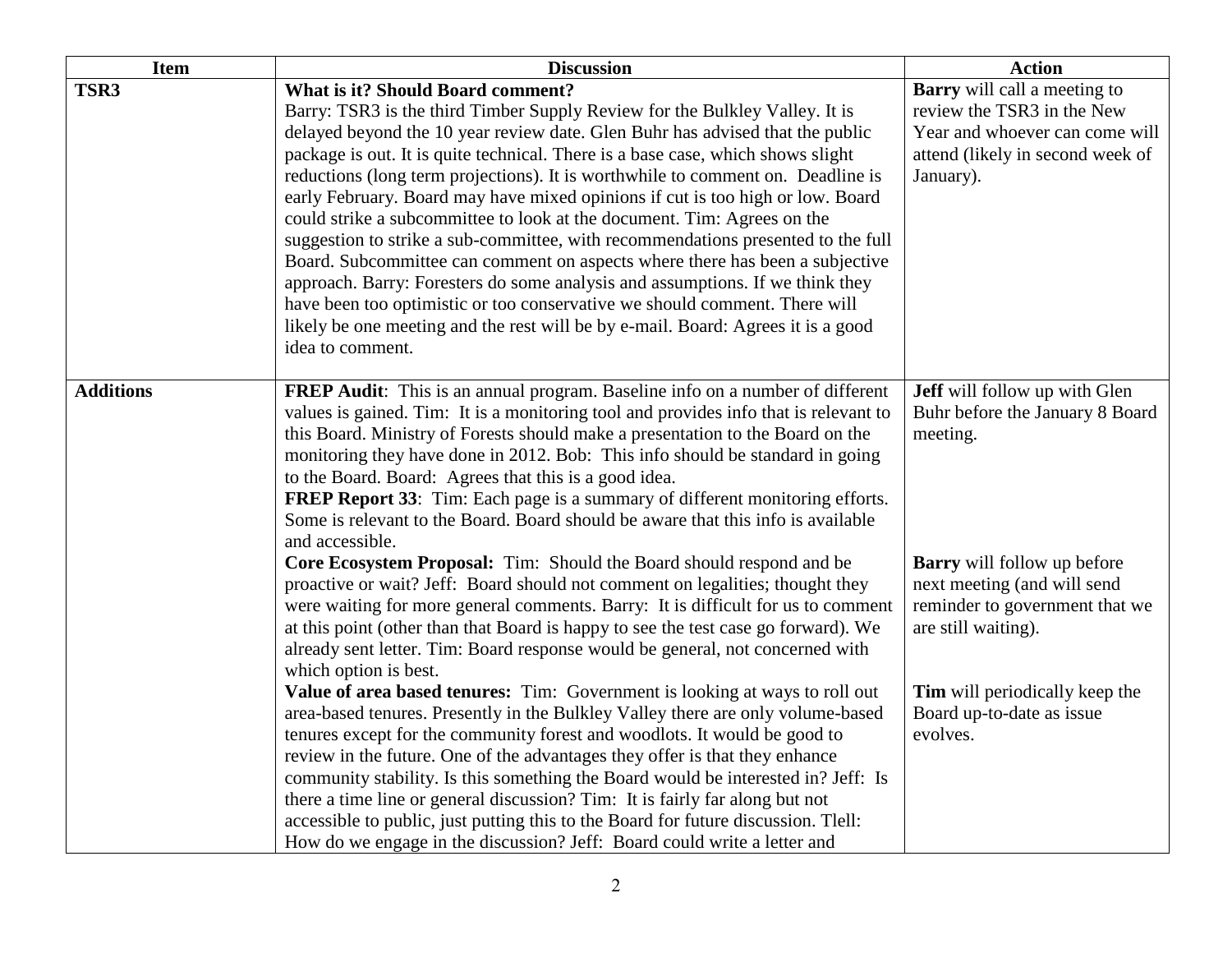| <b>Item</b>           | <b>Discussion</b>                                                                                                                                              | <b>Action</b>                         |
|-----------------------|----------------------------------------------------------------------------------------------------------------------------------------------------------------|---------------------------------------|
|                       | comment at different levels. At each level it is different people we would                                                                                     |                                       |
|                       | comment to.                                                                                                                                                    |                                       |
| <b>BVCRB</b> Terms of | <b>Discussion of Draft TOR:</b>                                                                                                                                | Rob will compile the Draft and        |
| <b>Reference</b>      | Jeff: At next meeting there should be a draft compiled to talk about. Board                                                                                    | send to Jeff before next meeting.     |
|                       | agrees.                                                                                                                                                        | <b>Jeff</b> will circulate TOR for    |
| <b>Work plans</b>     | Work plan ideas                                                                                                                                                | January.                              |
|                       | 1) Jack: Forestry and deactivation of roads issue. Comment: RAMP trail outlines                                                                                |                                       |
|                       | are good because the trails are known. Don't know if there are more                                                                                            |                                       |
|                       | opportunities available.                                                                                                                                       |                                       |
|                       | 2) Tlell: Groups that are keeping their thumbs on different initiatives/areas bring                                                                            |                                       |
|                       | relevant info to the Board so everyone is up-to-date.                                                                                                          |                                       |
|                       | 4) Bob: Comprehensive monitoring policy should be developed.                                                                                                   |                                       |
|                       | 5) Barry: (Referring to TOR) Our core business is resource sector tracking - a lot                                                                             |                                       |
|                       | of this is "work" and takes up a lot of time. How much do we take on? Tlell:                                                                                   |                                       |
|                       | With project tracking, to what extent we will review referrals? First Nation                                                                                   |                                       |
|                       | liaison - need someone specific to take this on. Summer RAMP is still going on                                                                                 |                                       |
|                       | for some time and there could be problems in future. Winter RAMP? Jeff: We                                                                                     | <b>Jeff</b> will take work plan ideas |
|                       | need to see Winter RAMP learn from Summer and set planneed to start next                                                                                       | and work into TOR (Appendix           |
|                       | year (not too early).                                                                                                                                          | B). Jeff will e-mail out to Board     |
|                       | Bob: Do we even want to get involved with Winter RAMP? (Depends on what                                                                                        | members for comment before            |
|                       | happens with implementation of Summer RAMP).                                                                                                                   | January 8 meeting for<br>discussion.  |
|                       | 6) Tara: Better outreach to public sector. Different industry sectors could be<br>updating the Board and the Board could be relaying/updating the public. Some |                                       |
|                       | types of regular updates on websites would be good to let public know what we                                                                                  |                                       |
|                       | are talking about and so they can comment. Jeff: In past we have talked about an                                                                               |                                       |
|                       | annual open house. Bob: We keep the website updated with new minutes (the                                                                                      |                                       |
|                       | last few weren't posted). Jeff: We just realized no one has been updating                                                                                      |                                       |
|                       | Kirsteen with info to update the web page - that will be remedied. Jeff agrees                                                                                 |                                       |
|                       | with Tara that Board must open doors to public. Tlell: Suggests that one or two                                                                                |                                       |
|                       | people take on role of public liaison (put expectations in TOR).                                                                                               |                                       |
| <b>Administration</b> | Motion: That Jeff Anderson becomes a signing authority for BVCRB. Motion                                                                                       | (Dave or Jeff) will ensure            |
|                       | passed by Board.                                                                                                                                               | changes are on record at BV           |
|                       | Motion: That Taylor Bachrach be removed as signing authority. Motion passed                                                                                    | Credit Union.                         |
|                       | by Board.                                                                                                                                                      |                                       |
|                       | Dave Stevens, Rob Maurer, and Jeff Anderson now are the three Board members                                                                                    |                                       |